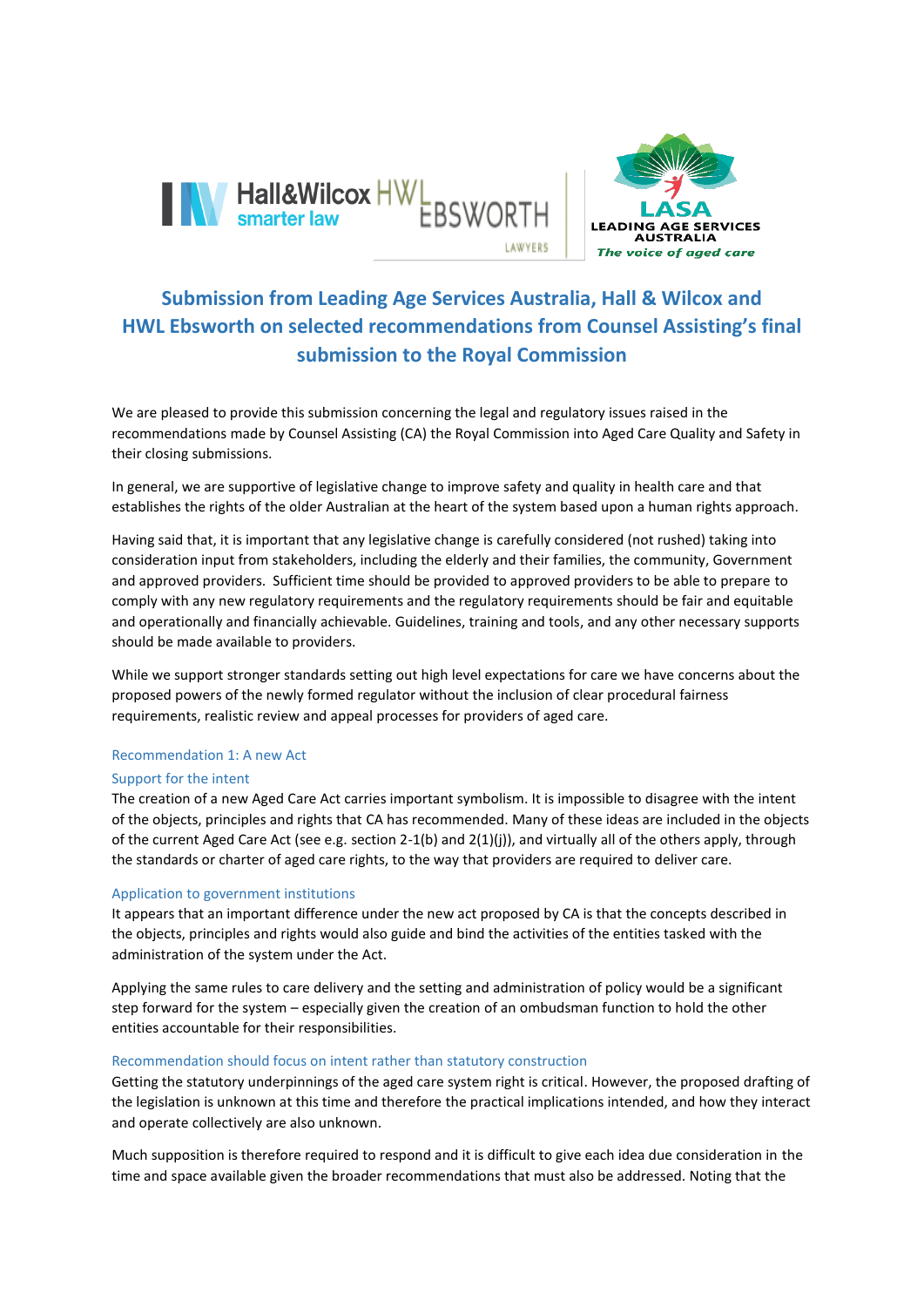intent is not in dispute we therefore urge Commissioners to merely recommend that the new Act be underpinned by the ideas expressed rather than suggesting a particular statutory construction.

We have noted some specific issues. CA separately proposes a list of objects, principles, rights and 'paramount considerations'. It is unclear how the different levels of ideas are intended to interact. Some ideas overlap with or subsume others and the list could likely be made more parsimonious. Some ideas must clearly be read as aspirational (such as equity of access) while others can be taken more absolutely, such as freedom from neglect and abuse. Some ideas can be read as contrary to other recommendations. For example, one of the proposed rights is the right to be free from restraint. However, CA's subsequent discussion of restraint clearly contemplates that restraint will be necessary in some (highly limited) circumstances. While the right to freedom from restraint could be read down subject to the 'paramount consideration' of ensuring the safety and wellbeing of those in care this is awkward and messy.

We note that the NDIS draws on human rights principles and we suggest that the Government take note of lessons learnt in the implementation of this legislation as well as learnings from the Royal Commission into Violence, Abuse, Neglect and Exploitation of People with Disability.

#### Recommendation 3.1

We welcome the establishment of a new Australian Aged Care Commission (independent of Ministerial direction) with its own legal personality, and able to sue and be sued and therefore is made accountable.

Inherent in any proposed powers to the Commission, there must be review and appeal processes based on the principles of natural justice. To the point that the Commission could be sued, it would be useful to articulate the grounds upon which it is anticipated that the Commission would be sued.

If this recommendation is accepted, we await the articulation of the grounds upon which it is anticipated that the Commission would be held accountable.

#### Recommendation 22: A general duty to provide high quality and safe care

Whilst there is no doubt that there should be a duty to provide high quality and safe care, there is an existing duty of care imposed under the law of negligence and under the Civil Liability legislation in Australian States and Territories. This is in addition to the regulatory requirements under the Aged Care Act.

Approved providers do not operate in a vacuum and are part of the wider care system, including medical practitioners (such as general practitioners and geriatricians), allied health and hospitals.

We are not adverse to a non-delegable duty of care in relation to services 'provided by the approved provider', however:

(a) That non-delegable duty of care should not operate for merely 'facilitating' (recommendation 22.2) aged care services. For example, in the past it has been the case that many GPs will simply not visit residential aged care facilities as they are not funded well to do so and it may be difficult to arrange for a patient with complex health needs and/or dementia to physically attend the GP's office. Merely arranging for or facilitating a GP to visit the residential aged care facility to assist access for residents should not mean that the approved provider should be responsible for their negligence. There is no commercial arrangement between approved providers and independent GPs and therefore residential aged care providers have no 'leverage' to require them to do anything.

(b) The non-delegable duty of care should not operate such that the standard of care for approved providers be higher than the wider care system. It would be unfair and inequitable, for example, for a higher standard of care to apply to:

(a) a registered nurse employed by a residential aged care facility who administers medication; and

(b) the independent GP or Hospital who prescribed that medicine,

both of which may be co-defendants in the same case.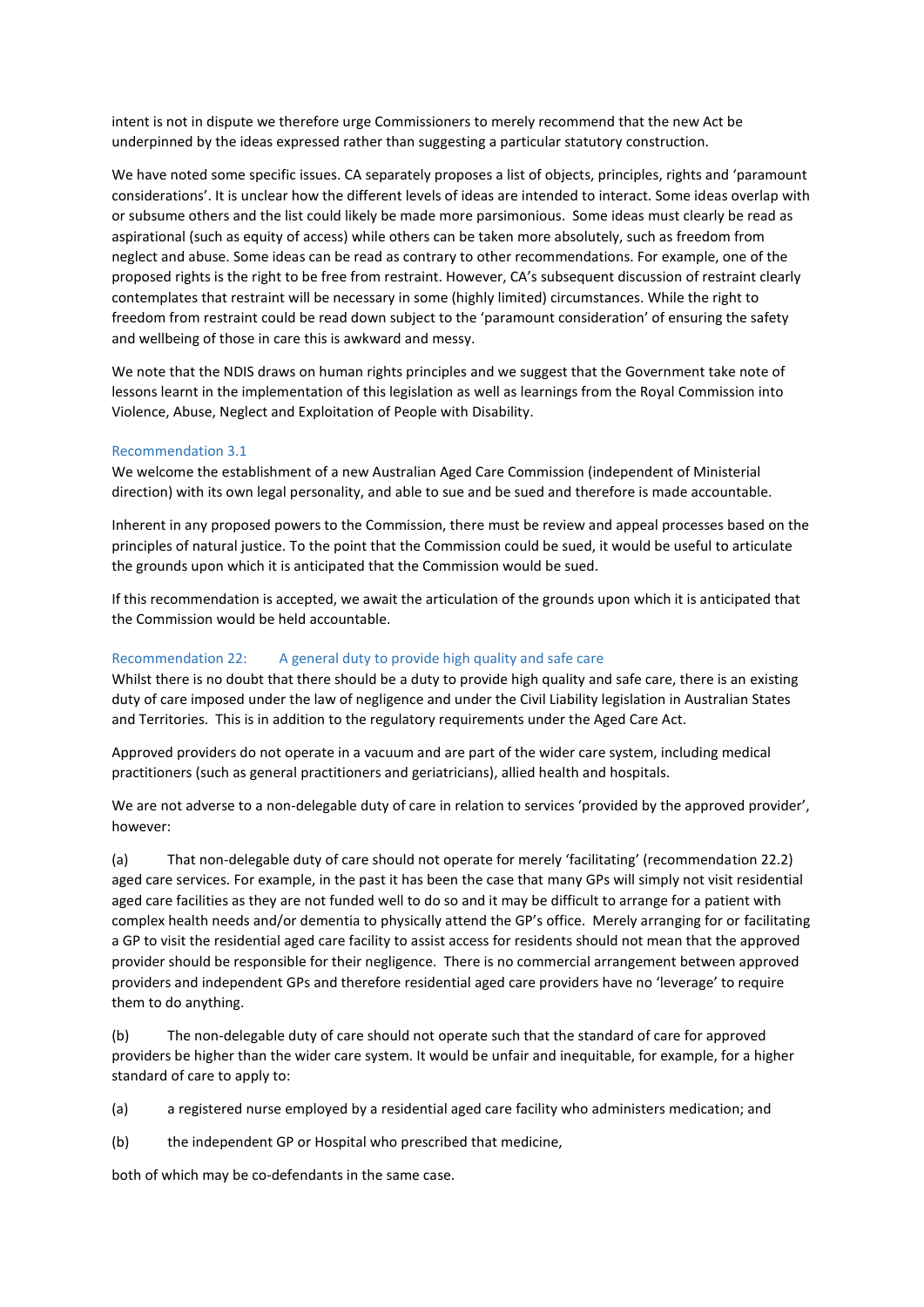The proposal risks an increase in insurance premiums which may be unaffordable to providers under the current funding system.

The case that CA makes for a statutory duty appears to be based on the lack of offence provisions relating to breaches of the standards (p.390) and that having a duty would somehow have averted confusion over responsibilities in response to COVID outbreaks (p.391), prevented cost cutting measures (p.391), send a message to providers about the importance of quality of care (p.392), provide an aspirational duty to encourage providers to go beyond meeting the quality standards, (p395), and augment the standards with a more principles based obligation (p396).

The wording that CA recommends for the statutory duty differs slightly to the common law duty. At times CA appears to suggest it would go beyond what the common law duty requires (see p395 "it will be an aspirational duty", "the focus needs to be to provide the highest quality of care that is reasonable"). However, if the duty is intended to be more expansive there is no explicit discussion of exactly how and why the common law duty is too limited.

The previous standards were described as being the minimum standard required. The previous standards and outcomes were objective rather than the current subjective standards and requirements.

The current Aged Care Quality Standards are principles based. For example, Standard 1 (consumer dignity and choice):

## Consumer outcome

(1) I am treated with dignity and respect, and can maintain my identity. I can make informed choices about my care and services, and live the life I choose.

## Organisation statement

## (2) The organisation:

- (a) has a culture of inclusion and respect for consumers; and
- (b) supports consumers to exercise choice and independence; and
- (c) respects consumers' privacy.

#### Assessment against this Standard

For each of the requirements, organisations need to demonstrate that they:

- understand the requirement
- apply the requirement, and this is clear in the way they provide care and services
- monitor how they are applying the requirement and the outcomes they achieve
- review outcomes and adjust their practices based on these reviews to keep improving.

The current assessment by the Aged Care Quality and Safety Commission is *subjective* to the relevant assessor, rather than objective.

It is vital that duties be well understood if significant penalties and claims for damages may arise. Duties should set objective expectations not subjective aspirations.

As a general principle, there is a good case for having principles based obligations to supplement more prescriptive rules as part of a regulatory regime. However, the current standards already contain many principles based obligations, and Counsel Assisting has not clearly identified the gaps in these principles that necessitate a general duty.

The most compelling issue identified by Counsel Assisting is the lack of offence provisions in the current Act. This links to broader problems with the penalties regime in the Aged Care Act which we discuss later in this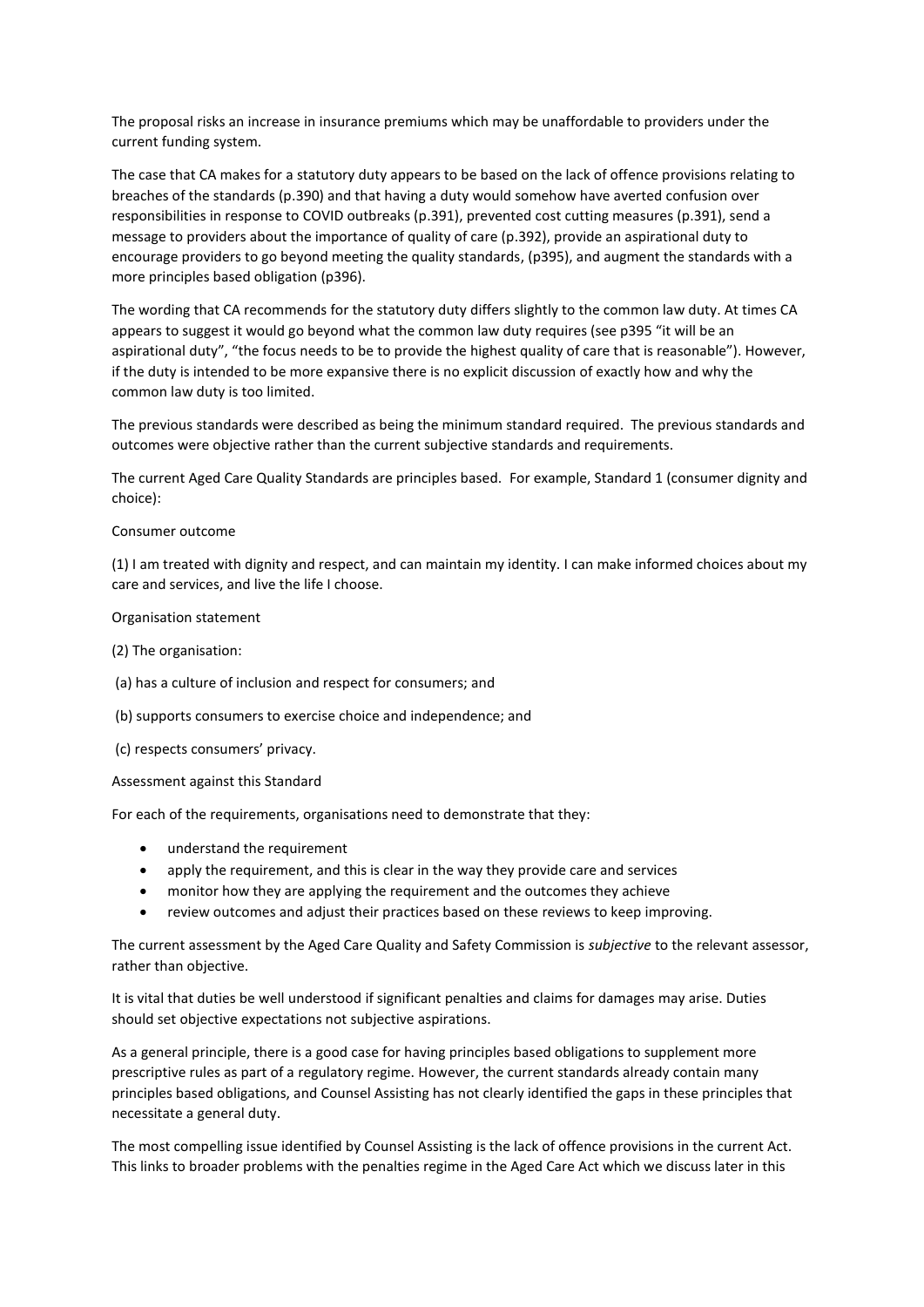submission. We are not convinced that attaching offence provisions to a general duty is necessarily best practice regulatory design, as it will often be better to allow different offences and penalties for different breaches.

If a statutory duty is created for the purposes of linking this duty to offence provisions it should directly mirror the common law duty and this intention should be clearly stated in the explanatory materials for the legislation.

Part 2 of the recommendation concerns the application of a duty to entities that are not approved providers that facilitate the provision of funded services. We do not comment on that here as it relates to broader policy about the role of self-management rather than the matters of law and regulatory policy that this submission is concerned with. However, an attempt to bind third parties' such as medical practitioners, to the requirements under the Act will be problematic. If third parties are **not** bound by the requirements of the Act, the provider will continue to be responsible for the clinical conduct of other practitioners over whom they have no control.

To 22.1. b The phrase 'the wishes of any person for whom the provider provides' is of concern without a clear definition of the term 'any person'. Providers currently have significant issues with alternative decision makers who demand practices that would not otherwise be in the best interests of the person receiving care. However, to deny the wishes of alternative decision makers would place providers at significant risk.

## Recommendation 29: Regulation of restraints

To 29.3 It is important for the process for this independent review to be clear, with opportunity for input by the provider, particularly if regulatory action would then be attached.

To 29.4 The decision to deprive a person of their freedom carries enormous gravity and it is reasonable that doing so recklessly or maliciously should attract a civil penalty. However, it must also be recognised that decisions about restraint are often extremely complex, and sometimes need to be made on the ground in an emergency. The threshold for the application of civil penalties therefore needs to be appropriate. Parties acting in good faith with reasonable care should not be exposed to civil penalties.

It is also unreasonable and untenable to apply civil penalties to aged care providers without also applying similar penalties to the medical practitioners responsible for prescribing and seeking consent to prescribe chemical restraints.

It is also important to note that state laws regarding the granting of consent for restraint are highly restrictive in who can grant this permission.

Consideration also need to be given to amendment of the various state laws dealing with this issue (e.g. guardianship laws). Contrary to the general understanding, under these laws, there are few authorised representatives with the clear authority to authorise the use of restraint. In general, only a guardian with plenary, or a very specific authority can lawfully authorise restraint and such appointments are very rare. <sup>1</sup> Without reform of these laws, providers will be exposed to the risk of a civil penalty in addition to the current liability risks if they fail to obtain lawful consent

Further, not all guardians act in the interest of the person they hold guardianship for. However, providers may potentially no longer wish to engage in seeking to have powers revoked where the holder of a power is not acting in the best interests and expressing the values and preferences of a resident for fear of retribution through a complaint process.

We are not adverse to the Royal Commission looking at the current NDIS legislation and practice concerning the use of restraints, although, in disability the issues are also complex.

<sup>1</sup> See further, Anita Smith from the Tasmanian Guardianship Tribunal,

**.** 

https://www.guardianship.tas.gov.au/ data/assets/pdf file/0009/203967/Detention of people with deme ntia\_in\_secure\_facilities.doc -\_ Updated\_31.8.17.pdf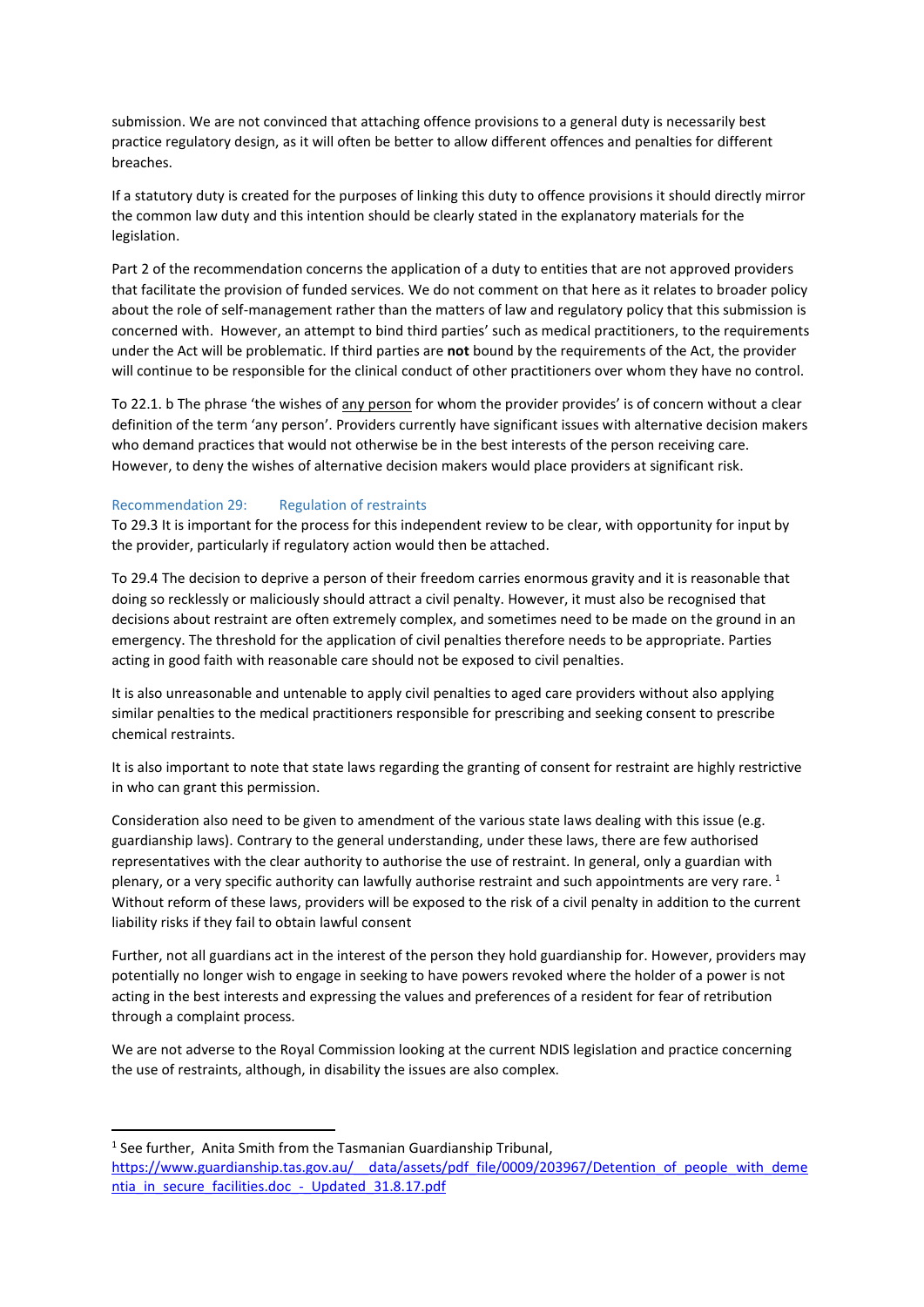## Recommendation 52: Legislative amendments to improve provider governance

To 52.1. a. The intent of 52.1 a. appears to be to provide "independent scrutiny of strategic decisions affecting the safety and quality of services." Setting requirements for the boards of private organisations appears unprecedented. We are not convinced that requiring the majority of directors on the board to be independent directors effectively or cost effectively achieves this goal.

The role of independent directors in typical corporate governance is to protect the interests of shareholders or members against the interests of management. They also provide valuable additional expertise to management, but this is not their primary function.

Independent directors are not independent of owners – they expressly serve shareholder interests. If the Commission's concern is that some owners have prioritised profit over care, this cannot be addressed by requiring more directors who will be appointed by owners and obliged to act on behalf of owners. This is true for tightly held private companies, and public companies where independent directors represent shareholder interests.

Additionally, a collaborative and cohesive Board with an appropriate skill mix is valuable and should not be changed for the sake of introducing a majority of independent directors. Rather, each approved provider should have an appropriate corporate and clinical governance framework with access to people with the appropriate skills mix.

Further, we note that not all approved providers have boards, some are sole traders and partnerships etc.

It would be much more effective and cost effective to directly require there to be independent scrutiny of strategic decisions affecting the safety and quality of services. In some circumstances this may be achieved through independent directors. However, access to appropriate skills mix can be obtained in ways other than appointment of directors, for example, the use of Board subcommittees and consultants. We are happy to provide examples of these arrangements to Commission.

To 52.1. b. We are also concerned with the intention of 52.1 b. to prevent directors of wholly owned subsidiaries from taking into account the interests of the holding company. Given those directors are appointed by the holding company, they cannot ignore the holding company's interests. This proposal would create a legal fiction at odds with practical reality that places directors of wholly owned subsidiaries in an impossible position. It would be better to impose the obligation upon the holding company. Moreover, Counsel Assisting has not provided any examples of the situations that have motivated the proposed change.

To 52.1 c. We support a fit and proper person test for key personnel so long as that test is clearly defined and reasonable.

It is reasonable for providers to notify the regulator of changes to key management personnel, but the proposed ten day period seems excessively onerous. It is not clear why such a short notice period is necessary.

To 52.2 There is no reason why such a change should be made to the FOI legislation. To do so is going beyond the intentions of the current FOI legislation and exposes private providers who will increasingly be in receipt of private funds to potentially expose their financials to any application under the proposed changes.

There is sufficient protection for recipients of care to access their own medical records and personal information through health records legislation.

#### Recommendation 53: New governance standard

To 53.1.i The implications of the attestation by a nominated member of the governing body on (for example) the Chair of a board is unreasonable and exposes not only the board but the individual Chair to retrospective penalty in the event of a non-compliance being identified during the period of the attestation.

As stated in relation to 52.1 a. we do not believe that requiring all organisations to have majority independent board members is the most effective way to ensure oversight.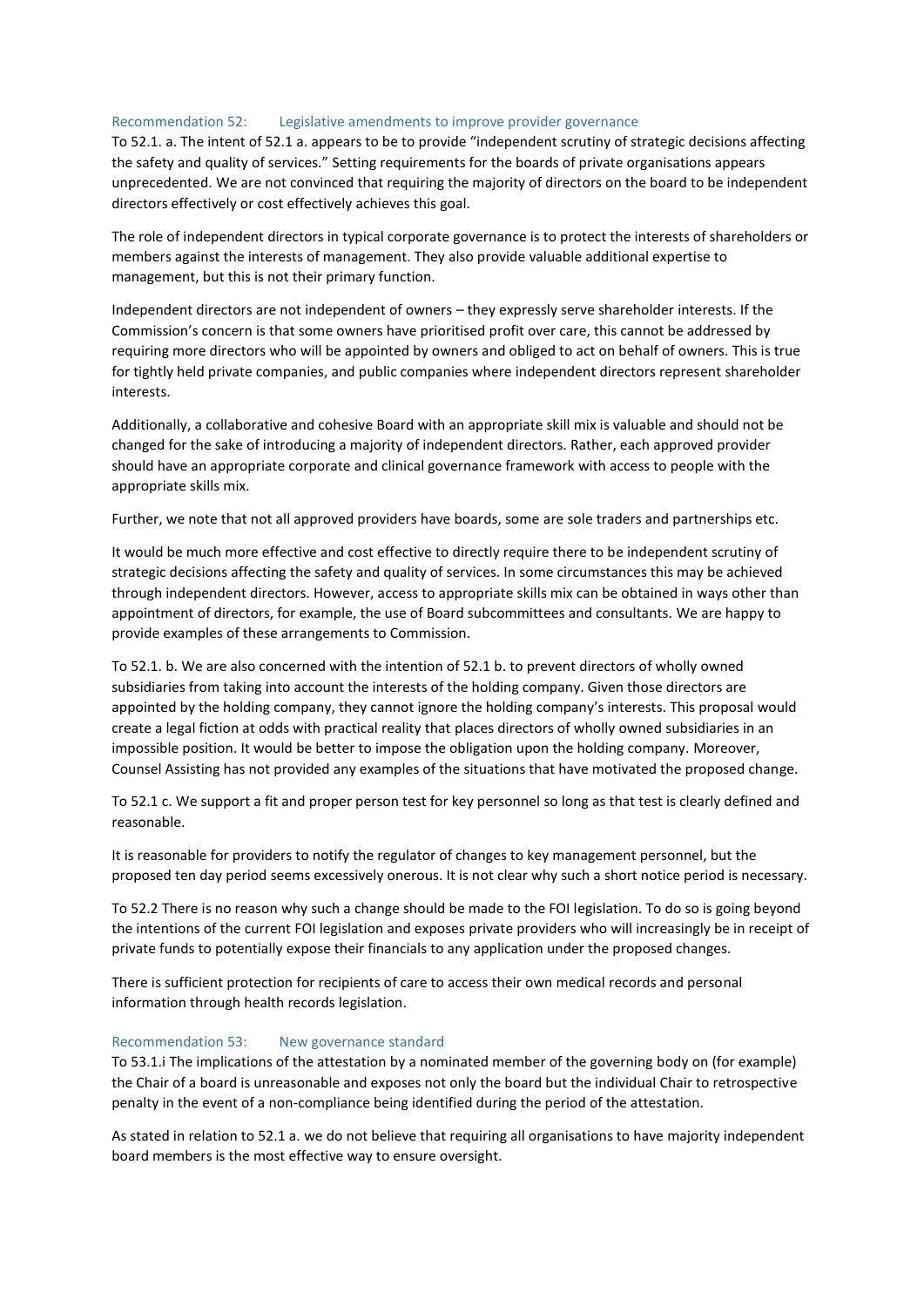To 53.1 a&b. even when organisations have independent boards, recruiting board members with specialised expertise such as care governance is likely to be difficult for many smaller providers, but particularly for small providers in regional, rural and remote Australia. Some of the recruitment issues may be overcome by board members with special expertise attending board meetings remotely, but in regional, rural and remote Australia the necessary IT infrastructure may not always be available.

Currently the majority of boards are not remunerated and the level of skill and expertise expected in the future and the exposure of those directions is untenable. The funding model certainly does not provide for a skills based board to be remunerated.

We recommend further education on governance. We welcome the involvement of the Australian Commission on Safety and Quality in Health and Aged Care and hope that some of the clinical resources that are available to the health system can be customised and made available for approved providers and that evidence based work on service improvement can be done to improve the interface between aged care and the health and hospital systems from both sides of the equation, not only the aged care approved providers.

Any accreditation system should be fair and reasonable.

**.** 

## Recommendation 101: Establishment of prudential standards

To 101.2.b We agree that the affairs of approved providers should be conducted with integrity and professional skill. However, the inclusion of the word 'prudence' creates issues with its interpretation. Would it go so far as to determine the way in which the subsidies and fees and charges were spent by providers?

## Recommendation 105: Continuous disclosure requirements in relation to prudential reporting

This is an enormously broad obligation that could capture a very wide range of events and cause confusion. Continuous disclosure requirements are also inherently burdensome and difficult to comply with. We note that it is proposed that this obligation apply not just to providers holding refundable accommodation deposits (RADs), but to all approved providers.

It would be much more appropriate to apply a clearer obligation of continuous disclosure to advise of specifically defined events. We also draw your attention to ASX Listing Rules 3.1 and 3.1A where the concepts of 'reasonable person' 'becomes aware' and 'material effect' are used.

#### Recommendation 109: Civil penalty for certain contraventions of the general duty

We agree that there is a role for civil penalties as part of the penalties regime for breaches of aged care regulations given the potential risks to personal safety. Similarly, we agree that there may be a role for personal liability.

On the other hand, as Counsel Assisting highlights elsewhere, caring for vulnerable older people with complex health needs and cognitive impairments is a challenging endeavour, which requires great care and skill. The delivery of appropriate care and support is made doubly challenging by the restrictions on funding, which prevents the directors and management of organisations from ensuring that they have the resources that they need to deliver care to the standard that they believe is appropriate in their particular circumstances. The problem is further compounded by security of tenure rules that make it almost impossible for providers to simply say that there are people they cannot care for appropriately with the resources that they have available.<sup>2</sup>

 $2$  The only power a provider currently holds is who to admit to their service. This is generally done on the basis of being able to meet the expectations of the resident and their representatives. Security of Tenure in fact exposes residents who can no longer be cared for by a particular provider to remaining within an environment that may expose them to risk for whatever reason, be it geographical or access to experts. Consideration must be given to more realistic security of tenure provisions.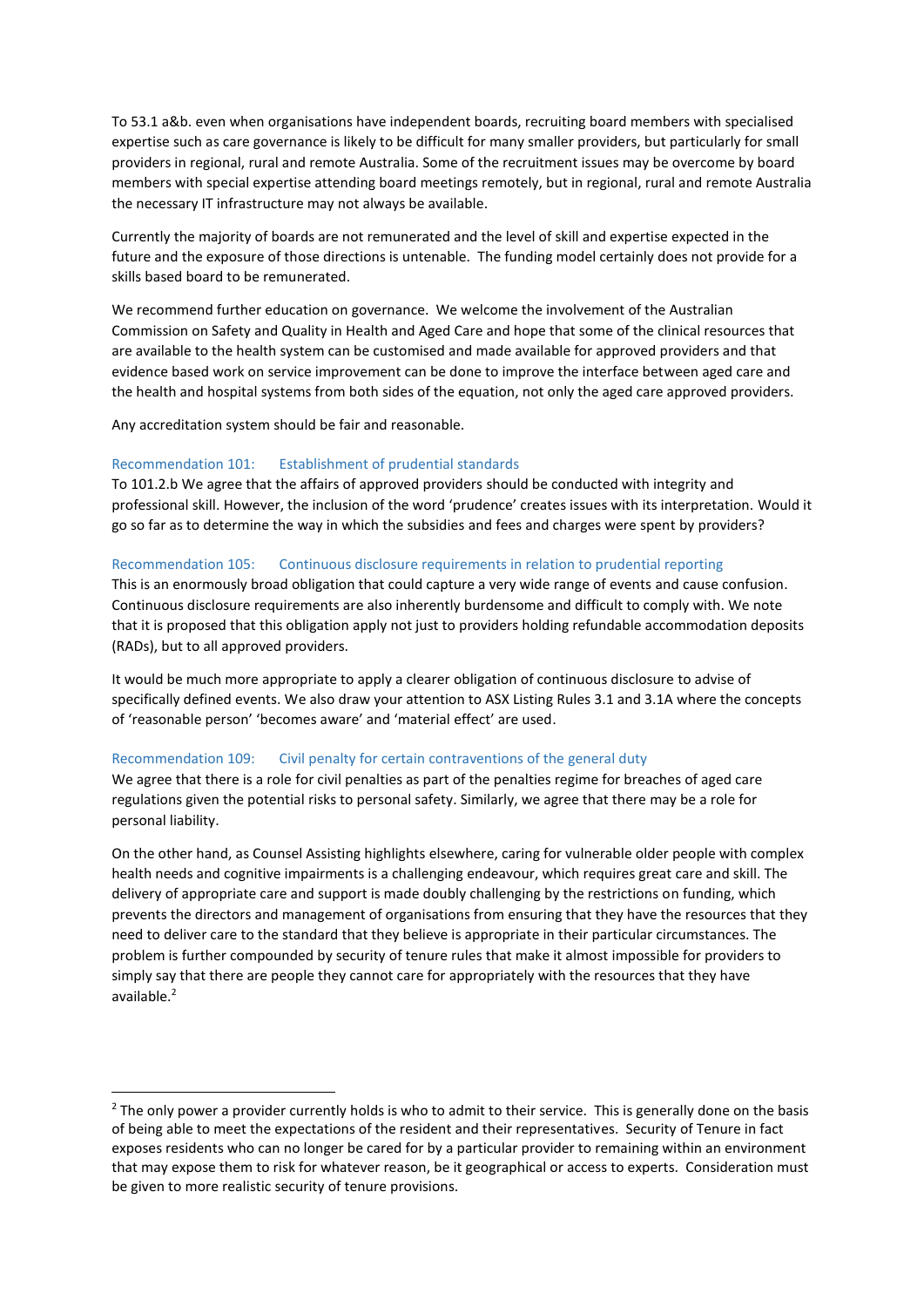Any penalty regime must acknowledge the complexity of the challenge and the constraints facing providers. There are likely a relatively small number of cases where it could be reasonably argued that providers deliberately or recklessly breached their obligations because the penalties were insufficiently severe.

In any penalty regime, civil penalties and personal liability should be reserved for particularly egregious breaches that are reckless or intentional and which cause serious harm. Civil penalties and personal liability must also be part of a suite of appropriately graduated enforcement powers, with appropriate checks and due process. 3

As a practical matter, the imposition of civil penalties with personal liability for poorly understood obligations may do more harm than good for the management and governance of aged care services. This sort of broad, poorly understood liability is likely to be uninsurable for many years. Experienced leaders with options to work in other sectors where such liabilities do not apply may leave. Skilled directors, particularly those who volunteer, may resign their directorships.

There is already a pervasive culture of fear among providers that the regulator would be able to find a reason to find any provider non-compliant at any time. This is compounded by the regulator's failure to publicly articulate its interpretations in most areas, and demonstrable inconsistency even in the most obviously identical circumstances. For example, the same home care or resident agreement can be judged compliant by one assessor and non-compliant by another. Providers are also fearful that if they seek to challenge any regulatory action they will be punished by the regulator in its future enforcement activities.

Services will also expend significant funds on legal advice to guard against and then defend themselves from such actions, diverting funds and attention from improving care to regulatory compliance. The likely result will be the opposite of CA's stated aim of focusing services on delivering the best possible care rather than simply complying with the rules.

If there were more time remaining in the Royal Commission's deliberations we would recommend a dedicated consultation paper and set of hearings or workshops on enforcement powers. Given the limited remaining time, we instead suggest that the Royal Commission recommend that the Government commission an urgent independent review specifically focused on investigation and enforcement powers, including the role of civil penalties and director liability.

To 109.1.ii We observe the subjective nature of the current standards. Applying these proposals to the current standards appears unreasonable.

To 109.1.iii. We observe that this seeks to bind third parties.

1

Recommendation 110: Private right of compensation for certain contraventions of the general duty If the concerns above regarding the design of the civil penalties provisions are addressed it is reasonable for the regulator to also have the power to seek damages on behalf of those harmed by a contravention involving a deliberately or reckless breach.

Noting that individuals may already sue for breaches of the common law duty to deliver reasonable care and for breaches of the Australian Consumer Law guarantees, we are of the opinion that an additional right of private action is unnecessary.

If such a right of action is granted, it should be linked to the successful application of a civil penalty, and ensure that damages are capped to a reasonable level.

 $3$  The problem is that the regulator who determines the standards, reviews and monitors those standards, determines the outcomes for the provider, reviews the appeals by the provider, issues sanctions and penalties and determines whether a person is suitable to be in aged care. This does not reflect due process particularly where these determinations can be made without setting foot in the service or meeting with the provider.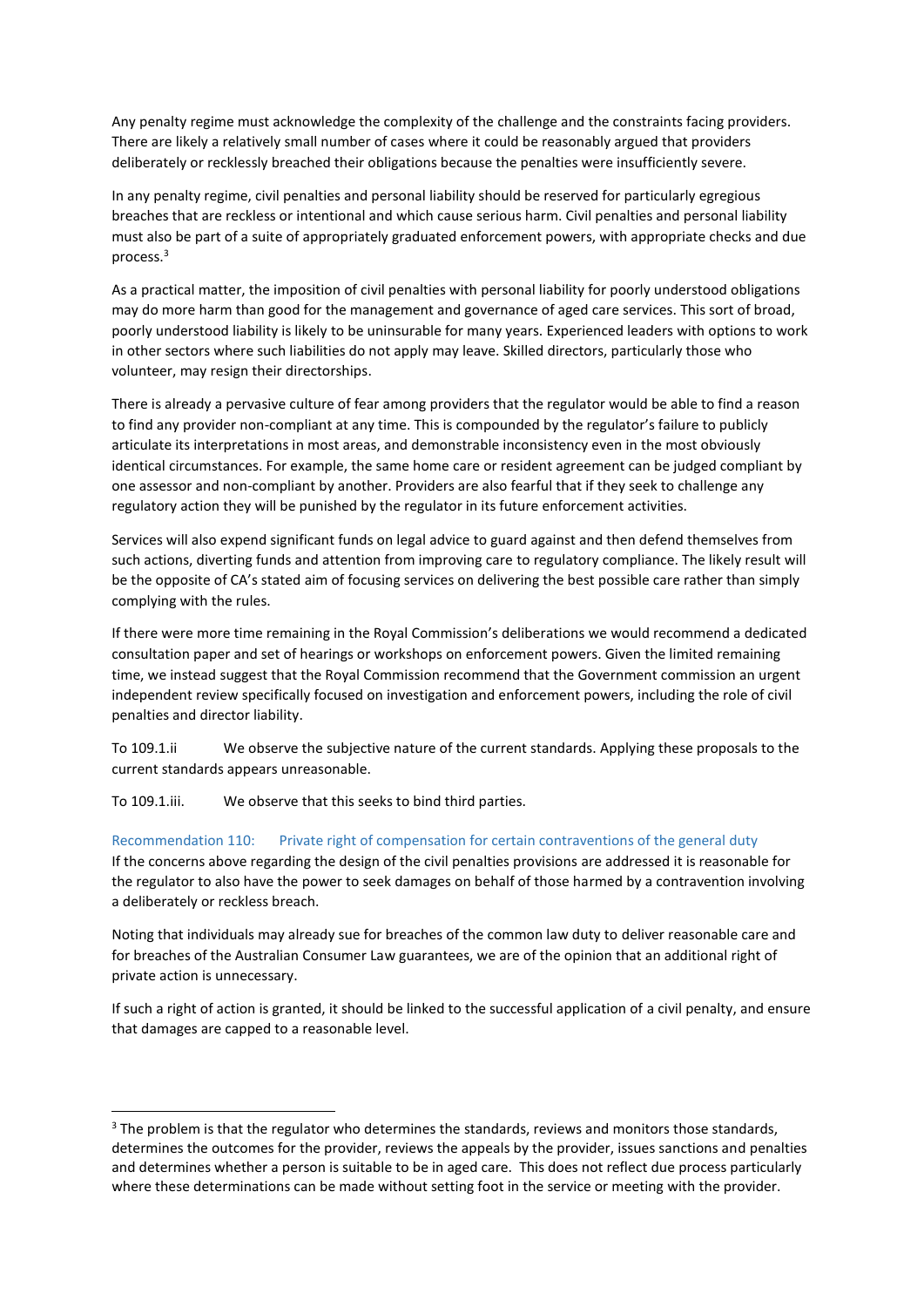As with the broader issue of civil penalties, this needs to be considered alongside a broader analysis of penalties and enforcement powers, including the due process and rights to review in the application of these penalties.

## Recommendation 111: A wider range of enforcement powers

We agree that standards must be maintained and adequately regulated. The best remedy for non-compliance for care recipients and providers is getting the service back to compliance (with the exception of repeat offenders).

We also agree in principle, that the regulator requires a wider range of enforcement powers. In some respects, the existing enforcement powers are insufficient, but more broadly they are too inflexible. For example, the effect of sanctions such as the ability to no longer receive subsidies for new clients depend heavily on the circumstances of the provider. Penalties also need to be commensurate with the size of organisations. Providers report that on average the cost of a sanction on a residential aged care service exceeds \$1 million in lost revenue and in the consultancy fees that providers are forced to expend in this process. This is an enormous penalty for a smaller provider with a turnover of \$5 million. However, it is much less severe for a provider with a turnover of more than \$100 million.

The various powers proposed by CA are worthy of consideration, but their suitability will depend on the circumstances in which they can be applied, including the arrangements to ensure appropriate opportunity for review and procedural fairness.

We understand the reasons for CA proposing the power to appoint an external manager. The regulator is already able to require providers to appoint an external adviser. However, the power to appoint a manager amounts to the power to take control of a service and its assets. This is a very significant power – and may perhaps even be unconstitutional. If it is granted it must:

- be in very limited circumstances (such as where there is serious and immediate risk to safety where an external manager is necessary to facilitate the revocation of accreditation while protecting the safety of clients);
- require the regulator to establish these circumstances to the satisfaction of a court or tribunal; and
- be for a limited time, with strict limits on the scope of decisions that can be made by the external manager.

More generally, the power to remove the management of an organisation should be subject to the application to court or tribunal.

As with recommendation 109 and 110 we urge the Royal Commission to recommend a broader review of enforcement powers that allows for holistic consideration of all relevant matters.

#### Recommendation 112: Strengthened powers for the quality regulator to undertake investigations and inquiries

The Aged Care Act already affords very limited procedural fairness to providers in investigations undertaken by the regulator, with the failure to provide information to demonstrate compliance with the standards already grounds for the regulator to find non-compliance and issue sanctions. The power to undertake searches without warrants and compel witnesses goes well beyond the scope of the powers generally available to regulators, including other health regulators. Moreover, CA does not contemplate what protections would be in place to prevent the abuse of these powers by the regulator. Law firms advising providers tell us that they are already seeing evidence of such an abuse of power with providers reluctant to pursue action.

Furthermore, providers should still be able to maintain rights, including for legal professional privilege.

As mentioned above there is already pervasive fear among providers regarding the ability of the regulator to punish them if they seek to challenge the regulator's decisions. This is not a healthy regulatory environment, and providing further unfettered powers is only likely to worsen this situation.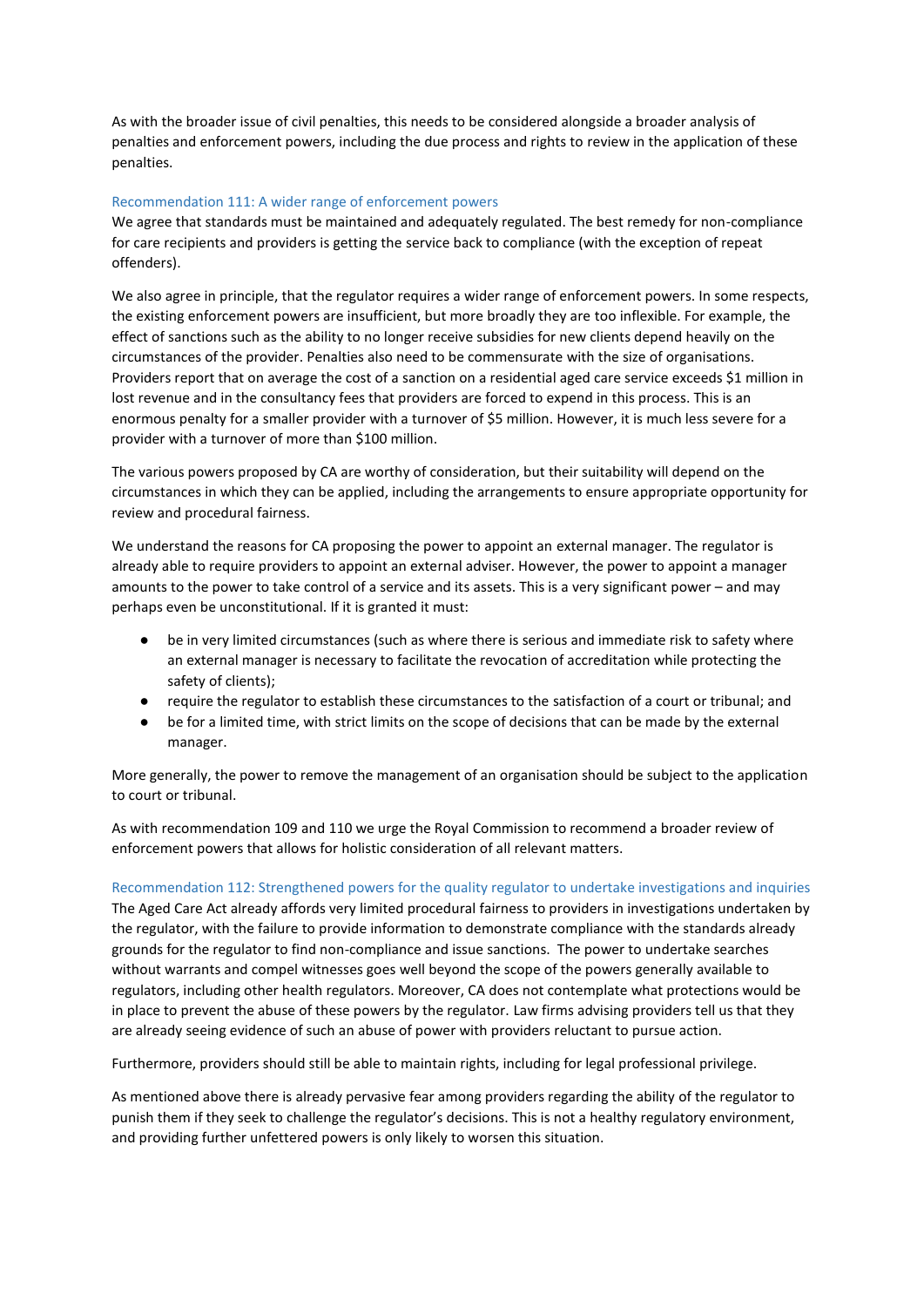A review of investigatory powers and the checks and balances that apply to them should be undertaken alongside the review of enforcement powers recommended above.

There should be notification providing reasonable detail and reasonable timeframes and appeal rights in relation to strong powers granted to the Australian Aged Care Commission.

## Recommendation 114: Improved complaints management

There are significant gaps in procedural fairness regarding the existing complaints process, whereby the regulator is able to issue directions to providers without any opportunity for the provider to seek administrative review of these decisions until the complaint is finalised, which the regulator often refuses to do until the provider has complied with, or agrees to comply with those directions. Where a provider disagrees with the directions or believes they are unlawful, they are left with the following choices:

- Comply with the directions even those directions are harmful to their interests.
- Fail to comply with the directions, automatically placing the provider at risk of compliance action including sanctions; or
- Where available, apply for judicial review at the Federal Court, an option which is cost prohibitive to the vast majority of providers.

The right to appeal applies once sanction is imposed, at which point it is too late.

Any decision to apply a direction or make a finding of non-compliance needs to be subject to appropriate mechanisms for review. Providers, as well as complainants, should have the right to refer to the matter to the Inspector-General. Reporting should include the satisfaction of both providers and complainants with the outcomes and process.

## Recommendation 115: Protection for whistle-blowers

We support protections for whistleblowers. However, there should be situations where the whistle blowing protection is not available for example, when reports are not made via appropriate channels. Further, there should be reasonable grounds for the whistleblower to suspect misconduct, similar to the whistleblower rights and protections under the Corporations Act 2001 (Cth). The process should be fair and equitable.

Whistleblower provisions applying to aged care must be in accordance with existing requirements under the current legislation.

#### Recommendation 118: Serious incident reporting

LASA supports a Serious Incident Response Scheme that focusses on the prevention of truly serious incidents through sector-wide learning for providers.

The reality of the definitions currently being proposed for the scheme by Government is that they do not distinguish between incidents and serious incidents and will in effect require providers and their staff to report all incidents to avoid the risk of failing to comply with their obligations. This deluge of formal incident reporting is likely to detract resources from care and make it more difficult to identify serious incidents among the large number of other incidents reported.

Applying broad reporting of incidents in a home based setting is also problematic when this might relate to incidents between the older person receiving care and family member or friend. While it is reasonable to require reporting where potential criminality is observed, it is unreasonable and likely unhelpful to require provider staff to report on any suspicion of an incident between a person in care and a family member.

The reporting of a suspicion of an incident caused by a family member or other informal carer, if not confirmed, will seriously damage the relationship of trust between care provider, care recipient and their family. LASA suggests that detailed guidance be provided as to the type of incidents and the level of suspicion and evidence required for reporting. Further, an advisory service should be made available for providers where they can seek advice as to the potential requirement for reporting of an incident involving family or other